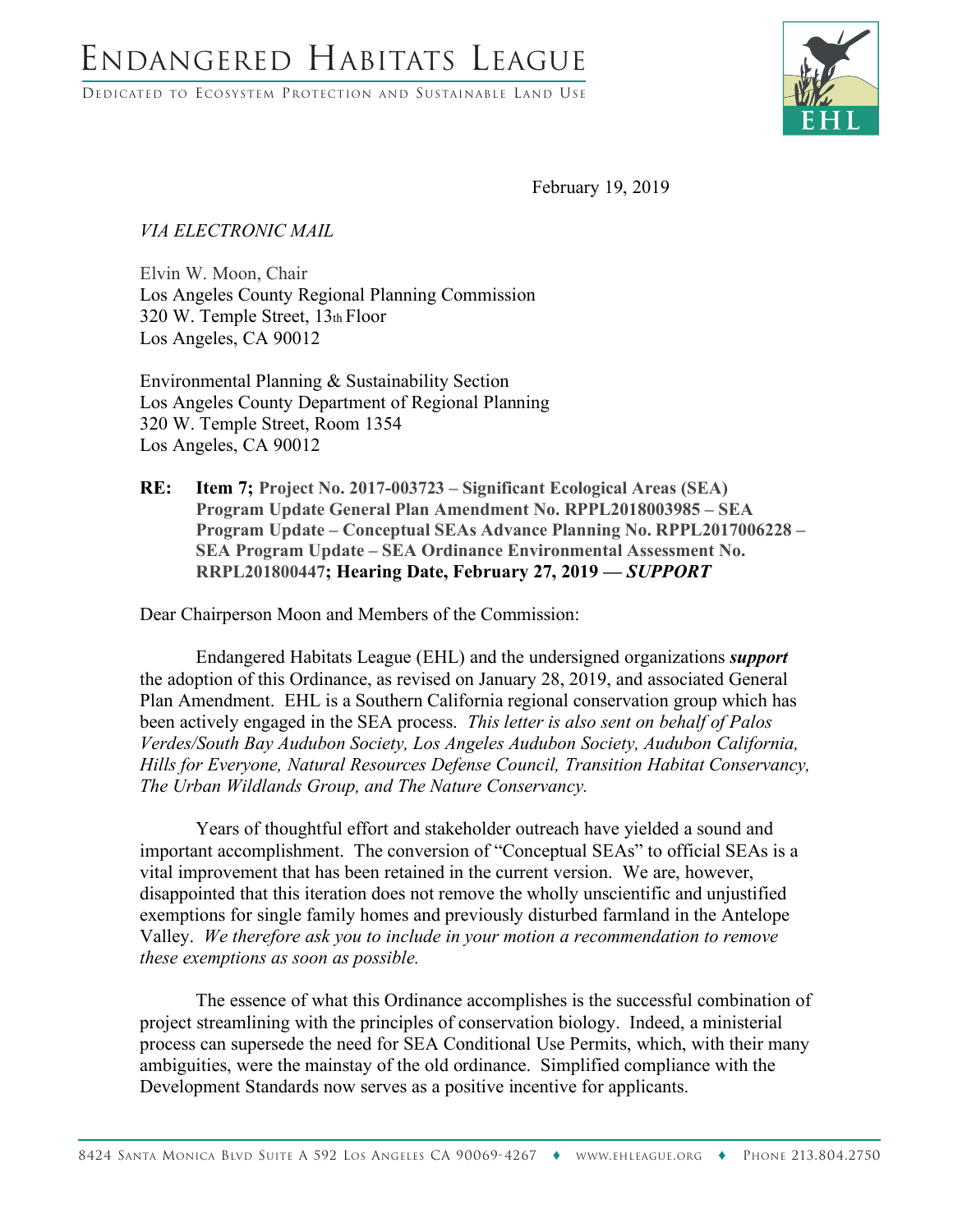Construction of single-family homes on legal lots and new subdivisions of land will all benefit. Clear, up-front, and biologically based requirements for amount and configuration of natural open space, as well as standardized mitigation ratios, will ensure that the goal of the ordinance––protection of precious SEA resources during development––will actually be met. As noted by the U.S. Fish and Wildlife Service, these development standards will also simplify any necessary federal permitting.

Staff has wisely put in place a consultative process for the *early* identification of biological constraints, so that applicants' time and money is not wasted. And an illustrated Implementation Guide provides detailed guidance for compliance.

Finally, we note that prior Commission direction to bring site design considerations into the findings for SEA Conditional Use Permits has resulted in additional improvements to that process.

Over the years, numerous changes have led to an Ordinance that gets the "big picture" of resource protection right and also includes many important details, from night lighting to non-reflective glass which will save the lives of birds. While we could suggest additional improvements, a threshold has been crossed, and the time has come to adopt and move forward, accompanied by the recommendation to expeditiously remove the Antelope Valley exemptions.

Thank you for considering our views.

Yours truly,

Dan Silver Executive Director

Jess Morton Claire Schlotterbeck *Treasurer Executive Director* Palos Verdes/South Bay Audubon Society Hills for Everyone

Damon Nagami Catherine Rich *Senior Attorney Executive Officer* Natural Resources Defense Council The Urban Wildlands Group

Travis Longcore Jill Bays *Conservation Chair President* Los Angeles Audubon Society Transition Habitat Conservancy

Shona Ganguly Garry George *Assoc. Director, Advocacy & Campaigns Renewable Energy Director* The Nature Conservancy **Audubon California**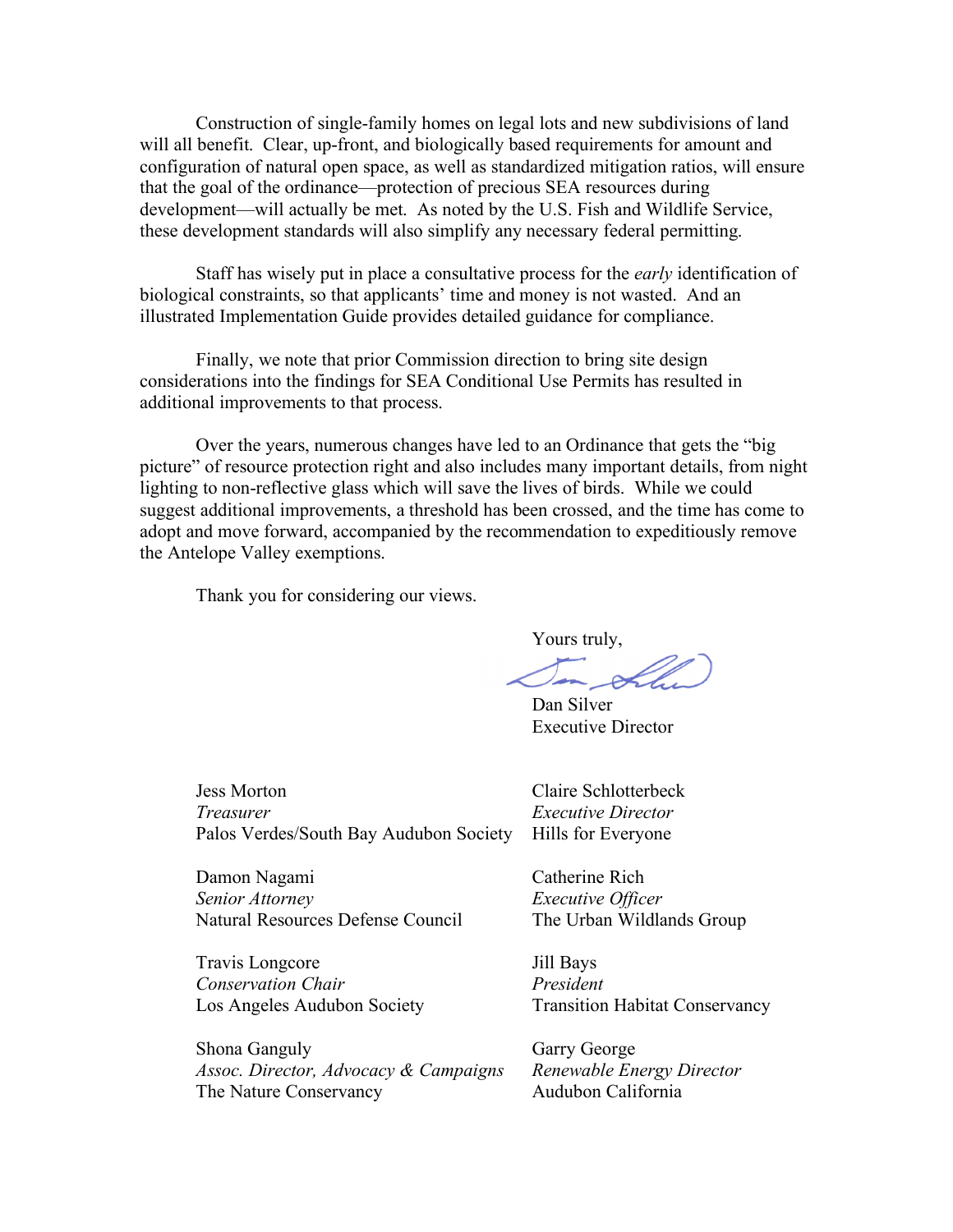

February 19, 2019

David W. Louie, Chair Los Angeles County Regional Planning Commission

c/o Los Angeles County Department of Regional Planning Environmental Planning & Sustainability Section Attn: Iris Chi, AICP, Planner 320 W. Temple Street, 13<sup>th</sup> Floor Los Angeles, CA 90012  $sea$   $\omega$  planning lacounty gov

## Regarding: Comments on Significant Ecological Area Ordinance

Dear Chair Louie and Members of the Commission:

The Puente Hills Habitat Preservation Authority (Habitat Authority) appreciates the opportunity to comment on the final draft of the Significant Ecological Area (SEA) Ordinance.

The Habitat Authority is a joint powers authority established pursuant to California Government Code Section 6500 et seq. with a Board of Directors consisting of the City of Whittier, County of Los Angeles, Sanitation Districts of Los Angeles County, and the Hacienda Heights Improvement Association. According to its mission, the Habitat Authority is dedicated to the acquisition, restoration, and management of open space in the Puente Hills for preservation of the land in perpetuity, with the primary purpose to protect the biological diversity. Additionally, the agency endeavors to provide opportunities for outdoor education and low-impact recreation. The Habitat Authority owns and or manages over 3,800 acres which lie within the Cities of Whittier and La Habra Heights, as well as in the County unincorporated area of the Puente Hills known as Hacienda Heights.

Overall, the Habitat Authority recognizes the need for an updated SEA Ordinance to protect sensitive ecological areas of the County of Los Angeles. We are supportive in concept of this final draft including making conceptual SEAs permanent with adoption of the ordinance, but have remaining reservations.

**Exempt Government Open Space Land Managers from the Ordinance - Organizations and** especially public land management agencies that do not collect public tax dollars and whose main mission are in alignment with the goals of the Ordinance, such as the Habitat Authority, should be considered exempt from the Ordinance including its fee structure. Government organizations are held accountable to a higher standard of transparency and due diligence in their process and conduct. This extra layer of regulating for planning and routine management is significant for a small agency

> A Joint Powers Agency created pursuant to California Government Code \$6500 et sea. 7702 Washington Avenue, Suite C, Whittier, CA 90602 . Phone: 562 / 945 - 9003 . Fax: 562 / 945 - 0303